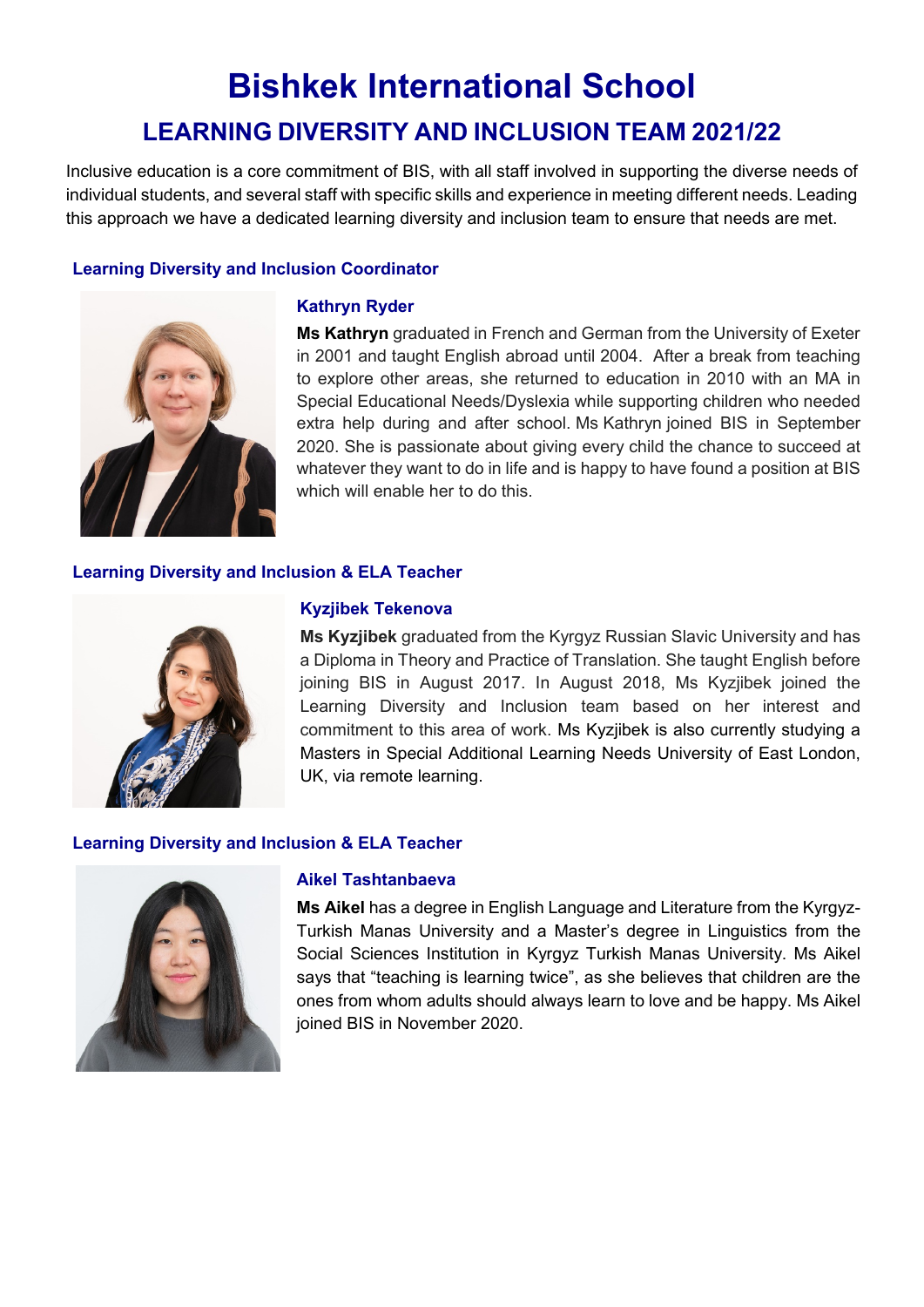# **Learning Diversity and Inclusion & PE Teacher**



### **Faez Kanji**

**Mr Faez** is the creator of Hockey Jam Sessions, an international ice hockey and floorball school promoting skills development and social emotional resilience in challenging circumstances. He has worked with children in North America, Europe and Central Asia through his Hockey Jam Sessions program. Mr Faez has a degree from the Sauder School of Business at the University of British Columbia in Vancouver, Canada. Mr Faez joined BIS in January 2020.

### **One to One Learning Support Assistant**



#### **Janyl Namazbekova**

**Ms Janyl** graduated from Arabaev Kyrgyz State University as a Biology teacher, and has work as both a school teacher and research in the Agency for Geology. In this role she had an internship in the Natural Historical Museum in Oslo, Norway, to expand her knowledge and skills in paleontology, which contributed to her being part of team which discovered dinosaur fossils in Kyrgyzstan. Ms Janyl joined BIS in August 2021.

#### **One to One Learning Support Assistant**



#### **Diana Amanova**

**Ms Diana** has a Bachelor's degree in Psychology from Ala Too Ata Turk University. She is a certified Behavioral Analyst and has experience working in a children's development center. While studying at the university, she went to Malaysia to volunteer to support refugee children from Siriya and Pakistan. Ms Diana joined BIS in August 2021.

#### **School Counseling Consultant**



#### **Alexandra "Ali" Savidge**

**Ms Ali** graduated from Florida State University with a Master's degree in Social Work with a special focus on clinical practice, play therapy, and expressive arts therapy. Ms Ali is licensed in the USA for clinical social work and has 15 years' experience providing psychosocial counseling to children and families. She has worked in nonprofit health clinics, as well as in schools and private practice, including a year volunteering with orphaned youth in Nepal. Ms Ali is child-centered in her engagement with children, school teams, and parents in the counseling process. She is also a yoga instructor and practitioner and enjoys incorporating relaxation exercises in her work with children and adults.